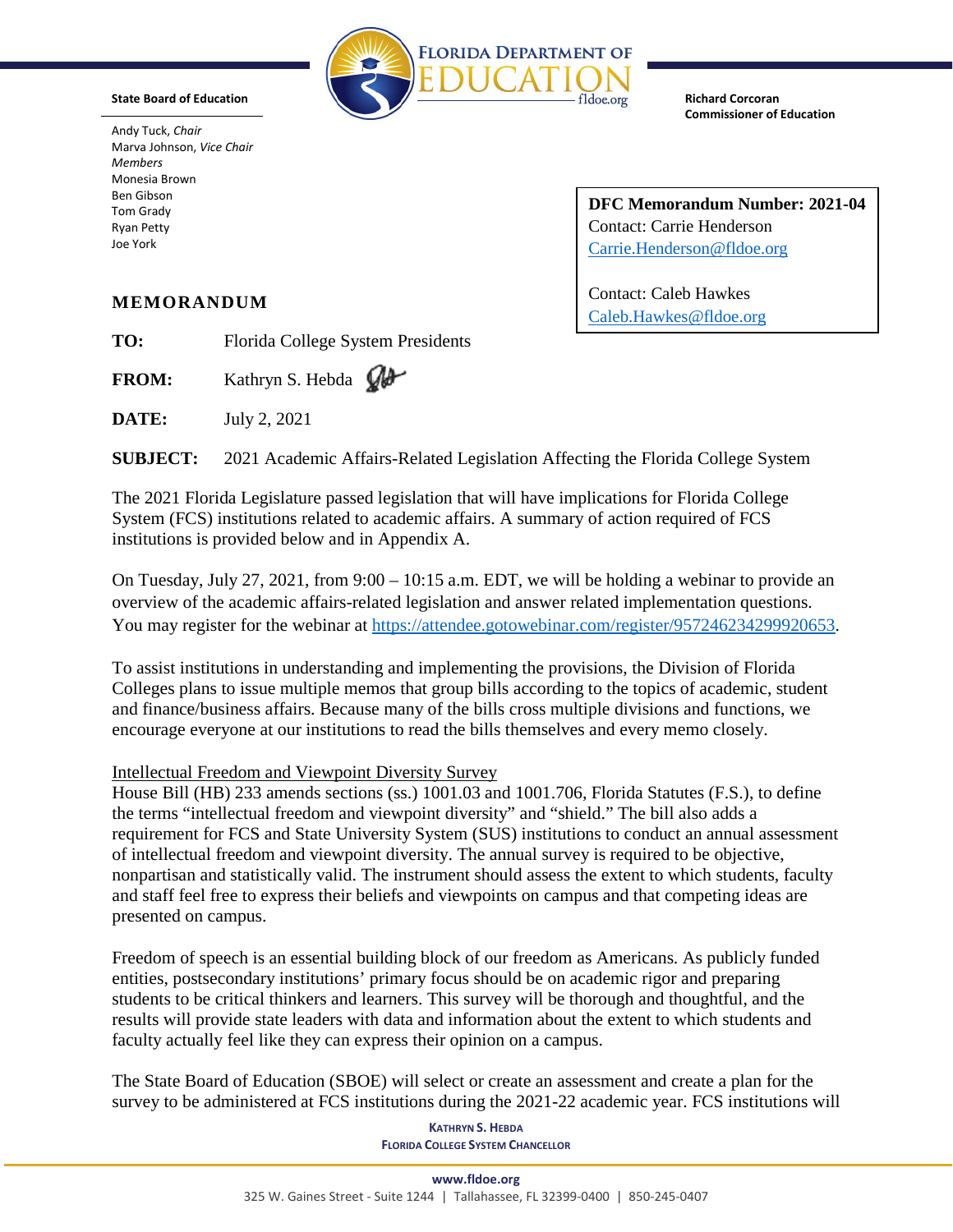2021 Academic Affairs-Related Legislation Affecting the Florida College System Page 2 July 2, 2021

receive additional guidance and reporting deadlines. The Florida Department of Education (FDOE) will compile and report the results annually, with the first report of the survey results published by September 1, 2022.

## Right to Free Speech Activities

HB 233 amends s. 1004.097, F.S., to prohibit FCS institutions from shielding students', faculty members' and staff members' access to, or observation of, ideas and opinions they may find uncomfortable, unwelcome, disagreeable or offensive. The bill added the following to the list of protected expressive activities: faculty research, lectures, writings and commentary, whether published or unpublished. It also specifies that defamatory speech is not protected.

Additionally, HB 233 provides the conditions under which a student may record video or audio of class lectures. In accordance with federal and state privacy laws and regulations (including the Family Educational Rights and 130 Privacy Act of 1974, 20 U.S.C. s. 1232g and ss. 1002.22 and 1002.225, F.S.), students may record class lectures:

- For their own personal educational use;
- In connection with a complaint to the public institution of higher education where the recording was made; or
- As evidence in, or in preparation for, a criminal or civil proceeding.

The lecturer must consent to recorded lectures being published. HB 233 also provides a cause of action for declaratory and injunctive relief, damages and reasonable attorney fees and court costs for those harmed by a violation of the bill's provisions. The bill takes effect on July 1, 2021.

## Mathematics Pathways

SB 366 modifies s. 1007.23, F.S., to require the Statewide Articulation Agreement to establish three mathematics pathways for students by aligning mathematics courses to programs, meta-majors and careers. The bill stipulates a representative committee composed of SUS, FCS and career center faculty shall collaborate to identify the three pathways and the mathematics course sequence within each pathway.

The Florida Student Success Center (center) will facilitate implementation of this provision, building on the work of the Florida Mathematics Re-Design Initiative. In collaboration with the Division of Florida Colleges, Office of Articulation, Division of Career and Adult Education, and Office of the Board of Governors for the SUS, the center will solicit membership for the committee that will identify the recommended pathways and course sequences. FCS institutions will be kept updated on progress of the committee.

Our preliminary goal is for the SBOE to consider the rule no later than fall 2022 for implementation in the 2023-2024 academic year. When the pathways are established in the Statewide Articulation Agreement, FCS institutions may need to modify curriculum, advising manuals, program maps, etc. to align programs to the three mathematics pathways.

## Alternative Methods to Assess College-Level Computation and Communication

SB 366 amends multiple Florida Statutes to expand the mechanisms institutions may use to assess readiness for college-level work. In addition to identifying approved common placement tests, SB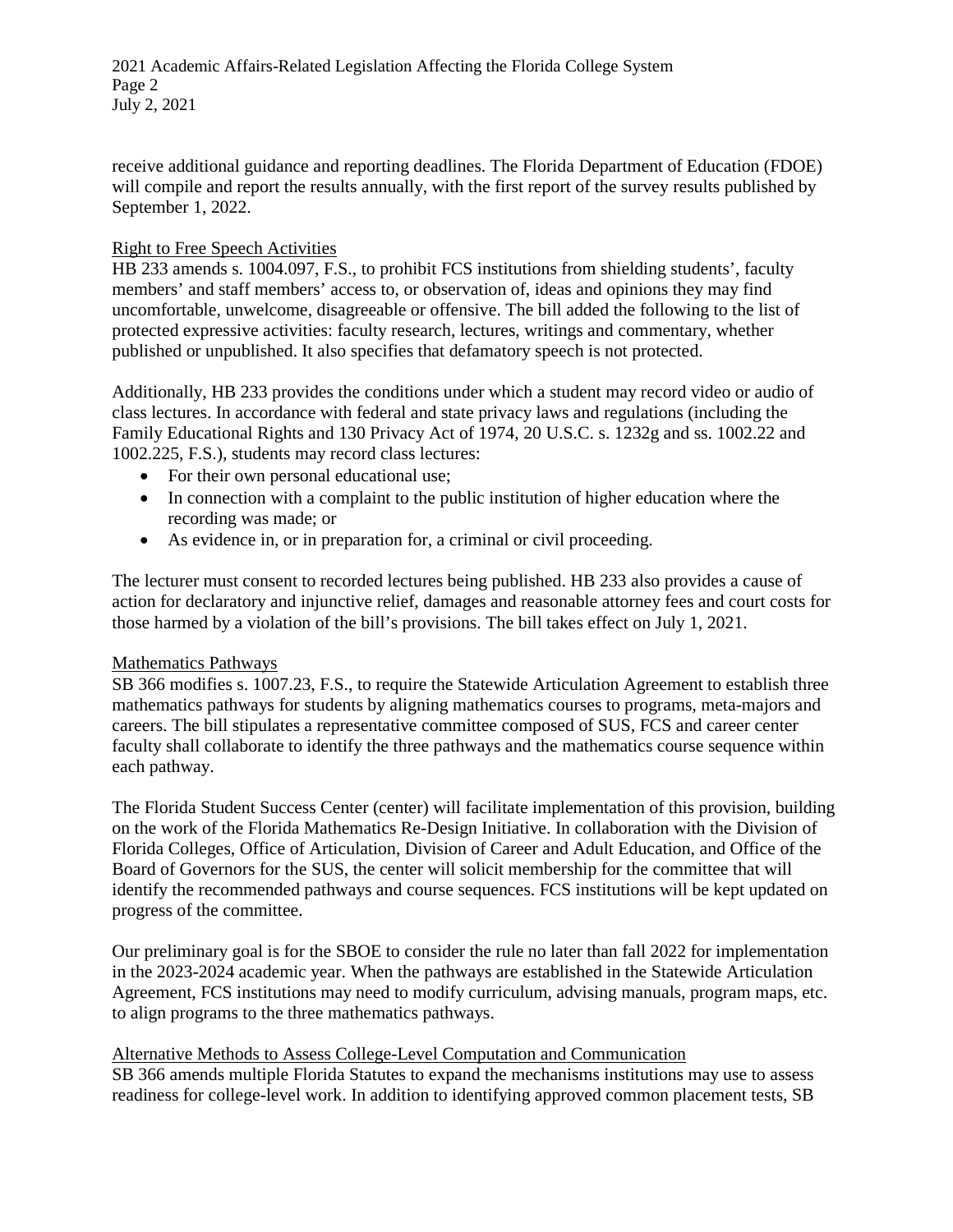2021 Academic Affairs-Related Legislation Affecting the Florida College System Page 3 July 2, 2021

366 requires the SBOE to adopt rules to develop and implement alternative methods for assessing communication and computation skills.

- *College Credit Admissions Counseling*: SB 366 amends s. 1007.263, F.S., to add alternative methods for measuring achievement in college-level computation and communication for admissions counseling in college credit programs. The bill specifies that career education program advising must measure achievement in basic skills pursuant to s. 1004.91, F.S.
- *College Credit Dual Enrollment Eligibility*: SB 366 amends s. 1007.271, F.S., revising eligibility requirements to specify that students must demonstrate achievement in collegelevel communication and computation as provided in s. 1008.30, F.S. In effect, this revision allows approved alternative methods to be used in eligibility determinations. The usage of alternative methods includes public, private and home education students.
- *Developmental Education and Meta-Majors*: SB 366 amends s. 1008.30, F.S., authorizing FCS institutions to use alternative methods to assess student readiness as it relates to metamajors and developmental education placement. Also related to developmental education, SB 366 eliminates annual developmental education accountability reporting requirements.

FDOE will engage in rule development in fall 2021 to involve institutions in the identification of possible alternative methods. By January 31, 2022, the SBOE will adopt rules to develop and implement alternative methods for assessing the basic communication and computation skills.

Once the rule is effective, FDOE will provide additional technical assistance and guidance. After that point, FCS institutions may need to update existing policies and/or create new policies related to admissions counseling, dual enrollment eligibility, developmental education placement and metamajor advising.

## Healthcare and Nursing Education Study

HB 1507 modifies s. 1004.015, F.S., to require the Florida Talent Development Council (TDC) to coordinate, facilitate and communicate statewide efforts to meet supply and demand needs for the state's healthcare workforce. To support these efforts, the bill requires the Board of Governors (BOG) and SBOE to conduct biennial gap analyses of supply and demand of healthcare workers and to develop a survey to collect 10-year trend data related to nursing education programs including, but not limited to, admissions information, program outcomes, graduate employment and student demographic information.

The FDOE is working in partnership with BOG and the Department of Economic Opportunity, the entity that houses the TDC, to develop a timeline, methodology and data collection and analysis. The FDOE may reach out to FCS institutions to provide data required for this study that are not readily available through state reporting. The TDC will report on implementation by December 1, 2021.

## Money Back Guarantee Program

HB 1507 creates s. 1011.803, F.S., to require each FCS institution to create a money-back guarantee program that will refund tuition to students who are unable to find employment in their field of study within six months of completion of certain workforce education programs.

The Labor Market Estimating Conference (LMEC) created in s. 216.136, F.S., will identify a statewide needs list that includes programs leading to in-demand and middle-level to high-level wage occupations. FCS institutions will need to create money-back guarantee for: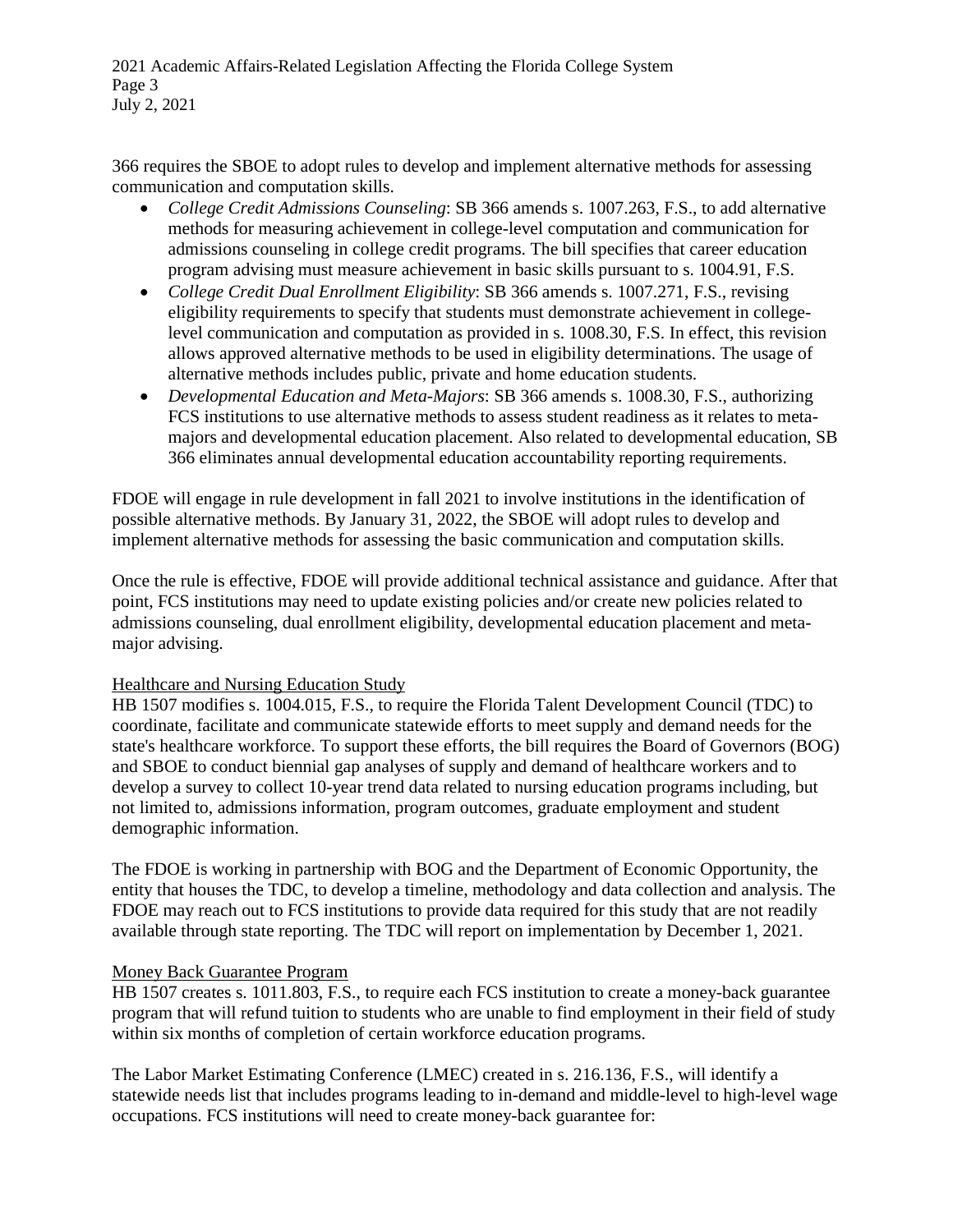2021 Academic Affairs-Related Legislation Affecting the Florida College System Page 4 July 2, 2021

- A minimum of three workforce education programs on the LMEC statewide needs list, or at least 50 percent of workforce education programs if the institution offers six or fewer programs.
- All workforce education programs that are not on the LMEC statewide needs list but are established to meet a critical local economic industry need.

FCS institutions will need to review their program offerings against the statewide needs list to determine the programs that will be offered with a money-back guarantee. Additionally, FCS institutions must establish student eligibility requirements, including student attendance, career service attendance, participation in internships or work-study, job search documentation and development of a student career plan.

The money-back guarantee program begins in the 2022-2023 academic year. By July 1, 2022, each institution must notify the SBOE of the money-back guarantee programs they offer and include information about these programs on their respective website(s). Annually, colleges will be required to report performance results to FDOE. FDOE will provide institutions with additional information regarding the LMEC's list and reporting requirements as soon as available.

#### Associate in Science General Education

HB 1507 modifies s. 1007.25, F.S., to amend the general education degree requirements for students completing a technical degree, which is defined in s. 1004.02(13), F.S., as a course of study that leads to an Associate in Science/Associate in Applied Science (AS/AAS) degree. Beginning in the 2022-2023 academic year and thereafter, students entering an AS/AAS program must complete at least one identified core course in each subject area as part of the general education course requirements before a degree is awarded.

The provisions in this amendment will take effect for students entering an AS/AAS program at the start of the 2022-2023 academic year. In August 2021, FDOE will begin rule development to specify that students in AS/AAS programs must complete at least one (1) course from each of the general education subject areas listed in Rule 6A-14.0303, F.A.C.

FCS institutions will need to redesign program maps and course sequencing, as well as update degree audit software, websites, catalogs and other student-facing resources to reflect the new general education requirements for AS/AAS programs.

## Career Readiness Digital Credential

HB 1507 modifies s. 1007.25, F.S., to require all public postsecondary institutions to award students a nationally recognized digital credential upon completion of general education core courses that demonstrate career readiness, beginning with students who initially enter an FCS institution in the 2022-2023 academic year.

The FDOE, in partnership will the Board of Governors, will develop guidance and an implementation plan, and will communicate with colleges once information is available. Once in effect, FCS institutions will be required to update institutional catalogs to reflect which general education core courses are linked to earning a digital credential. HB 1507 takes effect on July 1, 2021; however, the provisions in this amendment will take effect for students initially entering an FCS institution in the 2022-2023 academic year.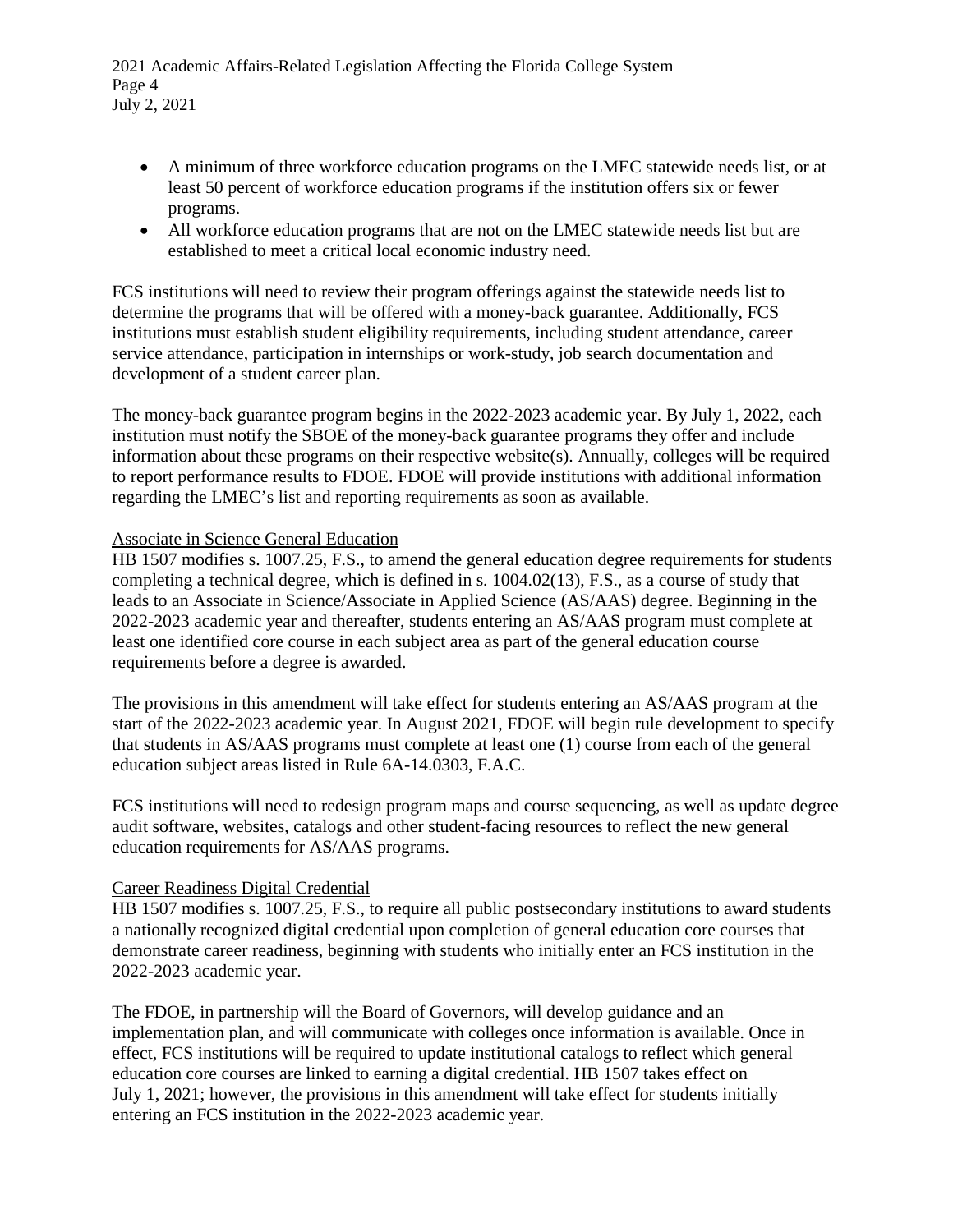2021 Academic Affairs-Related Legislation Affecting the Florida College System Page 5 July 2, 2021

#### Civic Literacy

SB 1108 amends s. 1007.25, F.S., to require students initially entering an FCS institution in 2021-22 and thereafter to complete a course and pass an assessment to demonstrate competency in civic literacy. Rule 6A-10.02413, F.A.C., identifies a listing of currently approved courses and assessments for first-time-in-college associate in arts and baccalaureate degree seeking students.

The bill specifies credits earned through authorized acceleration mechanisms in s. 1007.27, F.S., will count toward the civic literacy requirement. In other words, credit received for courses in Rule 6A-10.02413, F.A.C., (AMHX020 and POSX041) via [credit-by-exam](http://www.fldoe.org/core/fileparse.php/5421/urlt/0078391-acc-cbe.pdf) will count toward meeting the course requirement. If the exam used as the basis of awarding of credit is in Rule 6A-10.02413, F.A.C., (e.g., AP and CLEP) the student would be considered as having met both the course and the assessment of civic literacy competency. If the exam used as the basis of awarding of credit is not in rule (e.g., AICE and IB), the student would be considered as having met only the course requirement. These students would need to be assessed using an approved assessment in rule.

SB 1108 adds a requirement that high school students in U.S. Government must take a civic literacy assessment. The bill specifies that high school students who pass the civic literacy assessment will be exempt from the civic literacy competency assessment requirement when they matriculate to postsecondary.

In fall 2021, FDOE will begin rule development to align the current rule with the new provisions in SB 1108. While these updates are made to the rule, AA and baccalaureate students who are entering this fall, who must complete both a course and a test for civic literacy, may select their courses and assessments from those identified in the current rule. FCS institutions may need to redesign program maps and course sequencing, as well as update degree audit software, websites, catalogs and other student-facing resources to reflect the civic literacy requirement. The bill takes effect on July 1, 2021.

## Charter School Sponsorship

SB 1028 modifies s. 1002.33(5), F.S., to authorize FCS institutions to solicit applications and sponsor a charter school, upon approval from FDOE. If approved, an FCS institution may sponsor a charter school within its service district with the purpose of meeting workforce demands and may offer postsecondary programs leading to industry certifications. FCS institutions may not enter into a sponsorship with an existing charter school until the school's current charter with the local school district has expired.

FDOE will work with charter school sponsors and operators to develop a sponsor evaluation framework that must address: the sponsor's strategic vision, policies and practices, and the academic and financial performance. Additional information regarding the process for institutions to sponsor charter schools will be forthcoming. The bill takes effect on July 1, 2021.

## School Community Professional Development Act

SB 52 modifies s. 1012.98(6), F.S., to expand the organizations included in the School Community Professional Development Act. Public or private colleges or universities with a teacher preparation program approved pursuant to s. 1004.04, F.S., are now permitted to develop a professional development system, subject to SBOE and Commissioner of Education approval. The bill takes effect on July 1, 2021.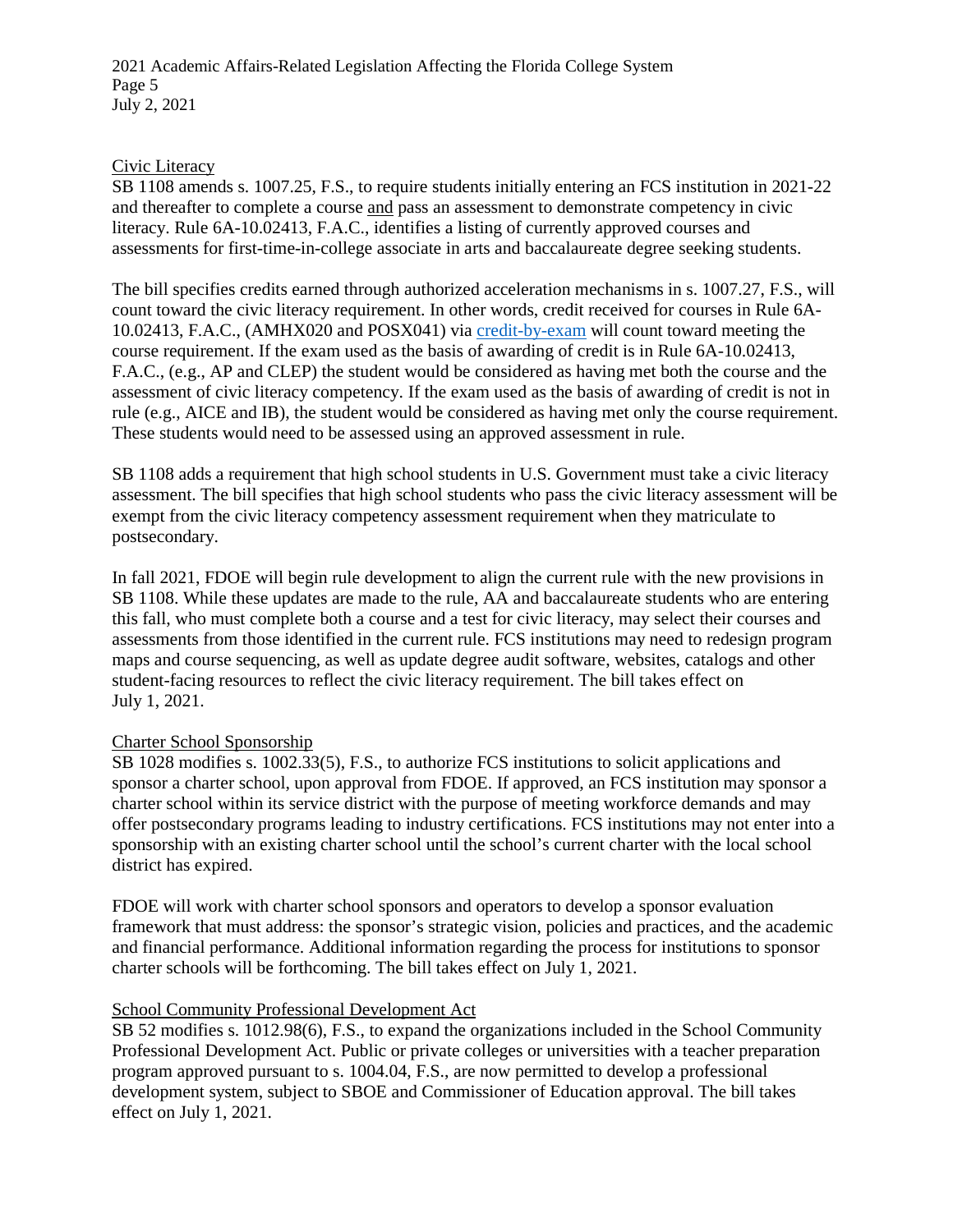2021 Academic Affairs-Related Legislation Affecting the Florida College System Page 6 July 2, 2021

#### Collegiate High School/Early College Programs

SB 52 modifies s. 1007.273, F.S., to amend the name, requirements and agreements of collegiate high school programs. First, the bill changes the term "collegiate high school program" to "early college program" and requires the prioritization of courses applicable to general education core courses for an associate degree or baccalaureate degree. The bill also eliminates the requirement that early college programs provide the option for enrolled students to earn CAPE industry certifications as well as the successful completion of 30 credit hours. Lastly, the bill allows charter schools to execute a contract directly with an FCS institution to establish an early college program. The bill takes effect on July 1, 2021. FDOE will be providing additional information on this bill.

#### Dual Enrollment Scholarship Program

SB 52 creates s. 1009.30, F.S., to reimburse postsecondary institutions for tuition and related instructional materials for dual enrolled students beginning in fall 2021. The appropriation provides \$15.5 million to public postsecondary institutions for private and home education students in the fall or spring terms and all dual enrolled students during the summer term. The bill also requires biannual reporting by the institutions for FDOE to reimburse by the bill's deadline. FDOE will open the rule for development and continue to provide technical assistance on the implementation of this section. The bill takes effect on July 1, 2021.

#### Educator Preparation

HB 1159 modifies s. 1004.04, F.S., to remove the requirement that an applicant for a teacher preparation program pass the general knowledge test (GKT). Under the new provision, participants in teacher preparation programs must now complete the GKT requirement prior to graduation from the program. Accordingly, the bill removes the authority for teacher preparation programs to waive admission requirements. The bill also specifies core curricula of teacher preparation programs and Educator Preparation Institute (EPI) competency-based certification programs and adds a new area of instruction that an EPI may provide, namely, instruction and professional development for nondegreed teachers of career programs. The bill takes effect on July 1, 2021. FDOE's Division of Public Schools will be providing additional information on this bill.

#### Other Topics of Interest

- HB 233 amends s. 1006.60, F.S., to require FCS institutions to adopt codes of conduct and appropriate penalties for violations of codes for students and student organizations.
- SB 1028 creates s. 1006.205, F.S., to maintain fairness for women as it relates to participation in interscholastic, intercollegiate, intramural or club athletic teams or sports.
- SB 366 amends s. 1007.263, F.S., revising the requirements for admission to associate degree programs. The amendment allows for acceptance of a high school equivalency diploma that is issued by another state, is recognized as equivalent by SBOE rule and is based on an assessment recognized by the U.S. Department of Education.
- HB 1507 creates s. 1006.75, F.S., to require each FCS institution ensure their respective student career centers offer use certain career planning services.
- HB 1507 creates s. 1009.895, F.S., to establish the Open Door Grant Program which will provide funds to support student completion of short-term, high-demand credit and non-credit CTE programs at FCS institutions and school district career centers.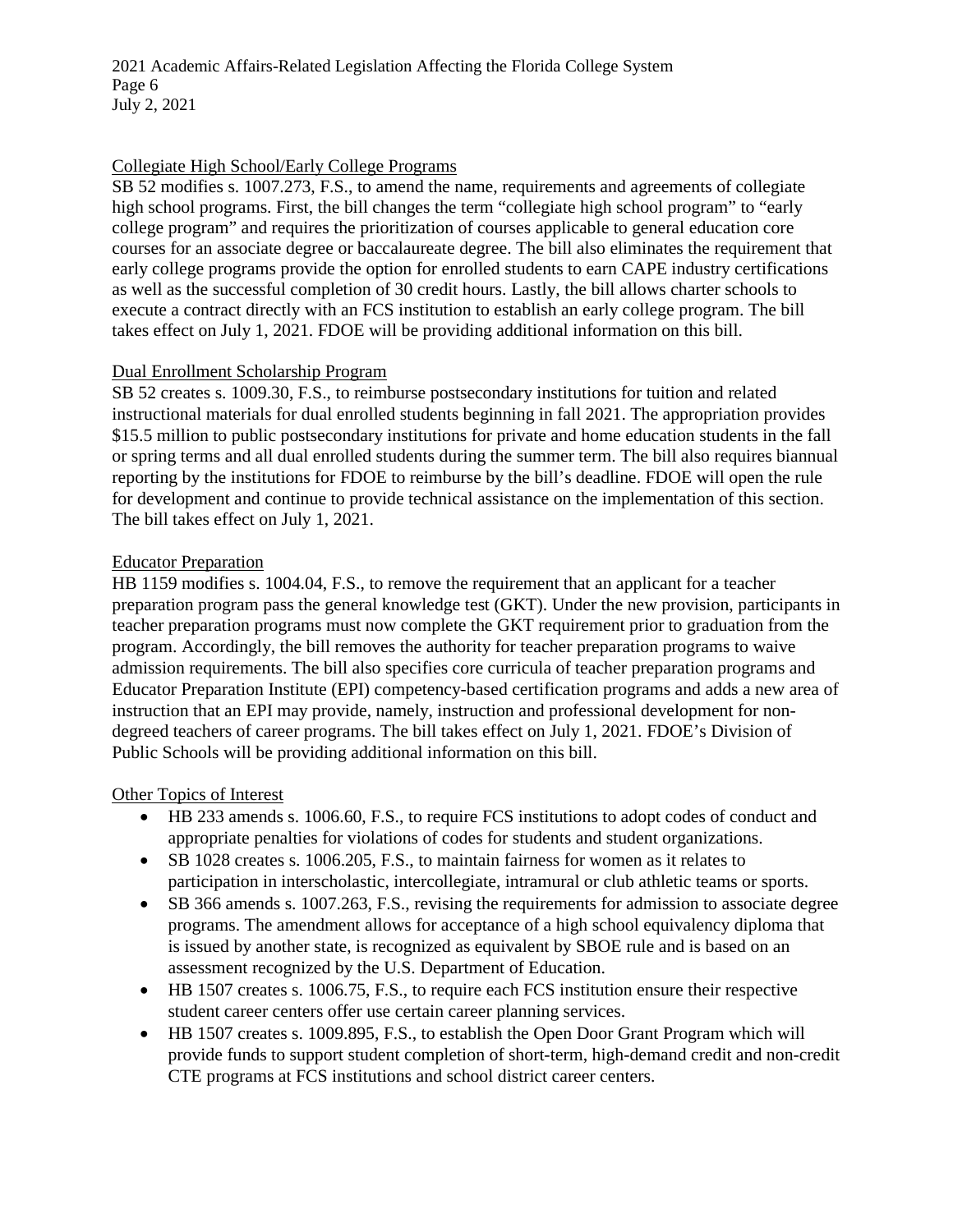2021 Academic Affairs-Related Legislation Affecting the Florida College System Page 7 July 2, 2021

• HB 847 amends s. 1006.73, F.S., by directing the Board of Governors and SBOE to oversee the chosen host entity who will deliver the services of the postsecondary library network, statewide internet-based catalog of distance learning courses and online student advising services.

We will continue to provide technical assistance in the implementation of these bills. Additionally, other divisions within FDOE will be issuing guidance on other topics that relate to the FCS (e.g., teacher preparation, workforce education, charter schools, financial aid, etc.). We will forward those memos as they are disseminated.

If you have questions regarding the ongoing implementation of this legislation, please contact Dr. Carrie Henderson, Executive Vice Chancellor, at [Carrie.Henderson@fldoe.org](mailto:Carrie.Henderson@fldoe.org) or Caleb Hawkes, Director of External and Governmental Affairs, at [Caleb.Hawkes@fldoe.org.](mailto:Caleb.Hawkes@fldoe.org)

KH/chh

#### Attachment

cc: Dr. Eric Hall, Florida Department of Education Bethany Swonson, Florida Department of Education Henry Mack, Florida Department of Education Dr. Carrie Henderson, Florida Department of Education Jon Manalo, Florida Department of Education Lisa Cook, Florida Department of Education Caleb Hawkes, Florida Department of Education FCS Council of Academic Affairs FCS Council of Student Affairs FCS Council of Business Affairs FCS Reports Coordinators FCS Testing Administrators FCS Registrars FCS Financial Aid Directors FCS General Counsels